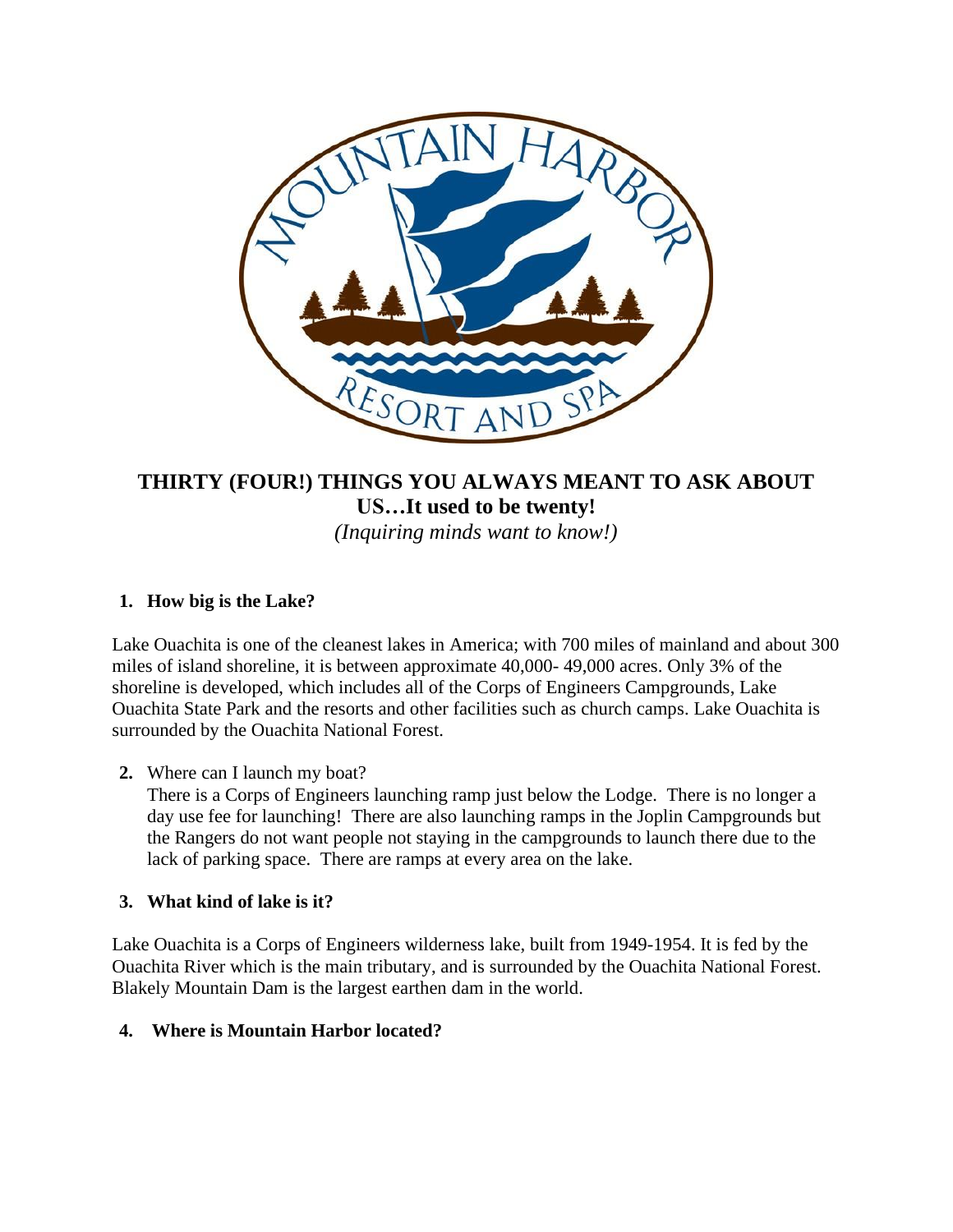Mountain Harbor Resort is located 25 miles west of Hot Springs and 13 miles east of Mount Ida on U.S. Highway 270 in west central Arkansas. The access road is 2 ½ miles in from Highway 270.

## **5. Where can I camp?**

There are 16 Corps of Engineers campgrounds located around the lake and Lake Ouachita State Park, and Lake Ouachita offers the very rare opportunity of unlimited camping on its islands! Campers are required to pack out all trash from the islands and put out all campfires. The main number for the Corps is 501-767-2101, and the local number for our campground is 870-867- 4472 at the fee booth. Lake Ouachita State Park's number is 501-767-9366.

## **6. What kinds of fish are in the lake?**

There are several species of gamefish in the lake: largemouth, spotted and small mouth bass, crappie, striped and white bass, bluegill, walleye and a variety of catfish. Fishing licenses are available at the marina or by logging onto the Arkansas Game and Fish website and purchasing on-line at https://www.agfc.com/en/resources/licensing/.

## **7. Can you tell me about Hot Springs?**

Hot Springs National Park is the oldest national park in the U.S. and is located just 23 miles from our resort. It has many natural hot springs, bathhouses, and over 35 miles of walking and hiking trails. Brochures are available at the reception desk.

## **8. How big is Mountain Harbor?**

Mountain Harbor encompasses about 900 acres. We have over 1100 slips, 26 lodge units, 19 Harbor North cottages that we own, and around 21 condominiums that we manage – this varies year to year. Other facilities include:

- ➢ Full service restaurant **Closed after Thanksgiving weekend until the first weekend in February**
- ➢ Arkansas's largest and most award winning marina, offering fuel, gift, groceries, bait and
- ➢ tackle, and a fleet of rental boats including ski boats, wake boats, party barges (pontoons), a fishing boat, and paddle sports – canoes, kayaks, and paddleboards.
- ➢ Houseboat and water toy rentals
- ➢ Riding Stables
- ➢ Pools, tennis courts, volleyball court, and horseshoe pits
- $\triangleright$  Dive shop with rentals and air
- ➢ Hiking and Biking Trails LOViT Trailheads on our property; 3 EPIC rated trails in our county!
- ➢ Limited A.T.V. Trails
- ➢ Yacht brokerage
- ➢ Real Estate sales
- ➢ Elite Marine Services
- $\triangleright$  EV Charging stations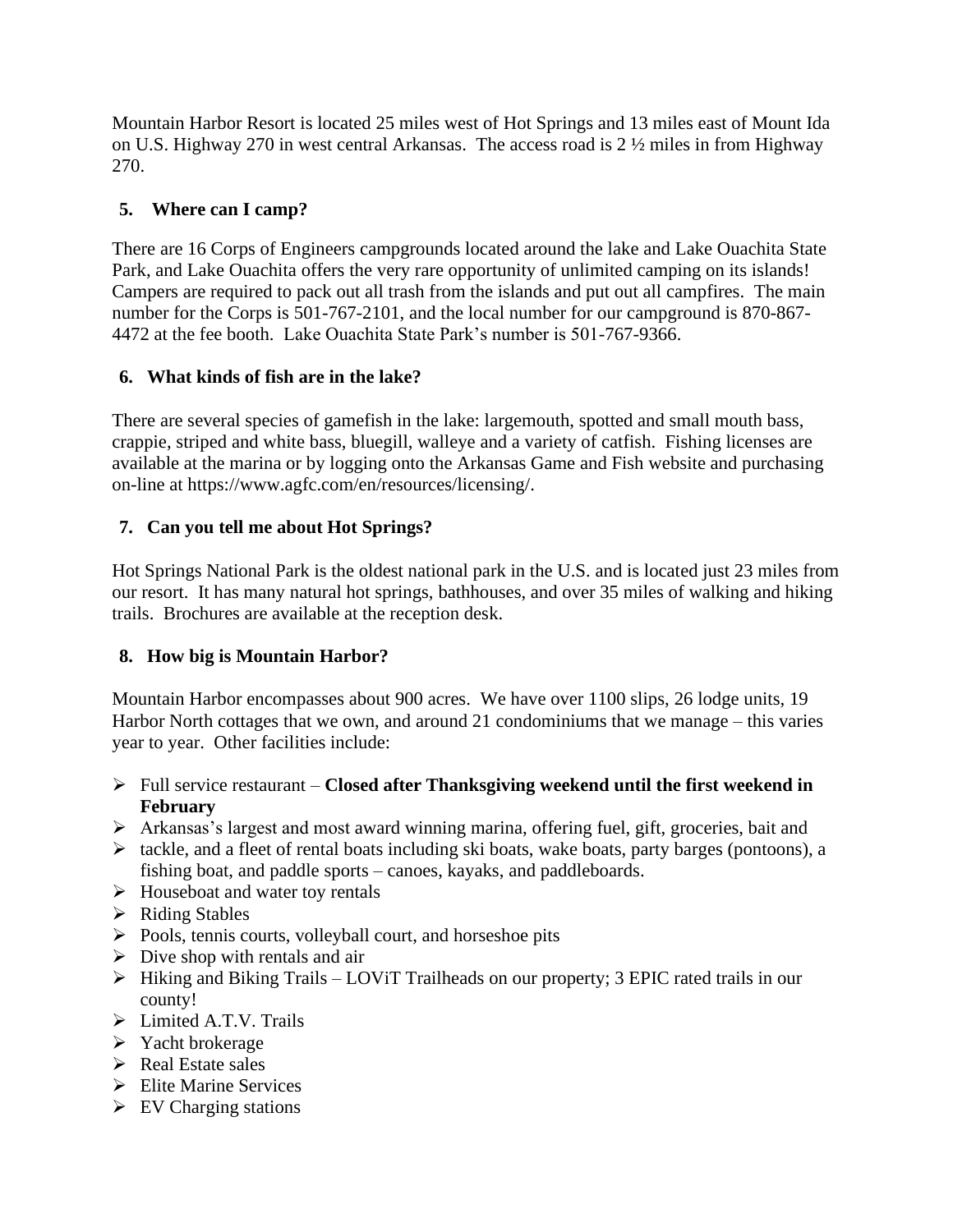#### **9. Can you tell me about Montgomery County (Mt. Ida)?**

Montgomery County is very rural with a total population of only about 10,000 people. County seat is Mt. Ida; population is about 1,100. It is known as the *"quartz mining capitol of the world."* In fact, the largest quartz on display is at the Smithsonian in Washington D.C. is from Mt. Ida, Arkansas. Complete quartz information packets are offered at the reception desk. Information on other activities, such as antique shops, local events and farmer's markets, etc. is also available at the reception desk and in directories located within each of our rooms. There is also the Front Porch stage located in the Mt. Ida town square, right in front of the court house. The Front Porch offers live music, special musical guests, and food during its summer season on Saturday nights that makes for a fun-filled evening the whole family can enjoy! Bring your own lawn chairs!

#### **10. Where can I attend church?**

There are a number of area churches. Church directories are located at the reception desk and also within the room directory. One of the most commonly asked questions is the time of the Catholic church services. This service is at noon in Mount Ida on Sunday or 10 am on Thursday. The Catholic Church is located next to Bob's Food City on Highway 270 as you enter Mount Ida. The Joplin United Methodist church is located at the intersection of highway 270 and Mountain Harbor road on the left. Services begin at 8:30 am on Sunday and dress is very casual. Visitors are always welcome!

#### **11. Where can I buy groceries and supplies?**

The closest large grocery store is Bob's Food City in Mount Ida, 13 miles west from Harbor. Also in Mount Ida, there is a Family Dollar and a Dollar General, both of which are located on U.S. Highway 270. Other grocery options close by include our marina and the Joplin Store at the highway. In some instances, our restaurant will sell raw steaks, baking potatoes, margarine, milk, bread, etc.

#### **12. Where can I hike or take a walk?**

Harbor adjoins a new multi-year trail development built entirely by volunteers with the assistance of the Corps of Engineers and U.S. Forest Service and other agencies and clubs. The LOVIt or Lake Ouachita Vista Trail trail currently encompasses 6 legs – approximately 43 miles – and runs from the western edge of Lake Ouachita (Lake Ouachita Shores trailhead) to the Blakely Mountain Dam on the eastern end. The trail is open to hikers and mountain bikes only and has multiple breathtaking lake views, streams, mountains and valleys. and a one mile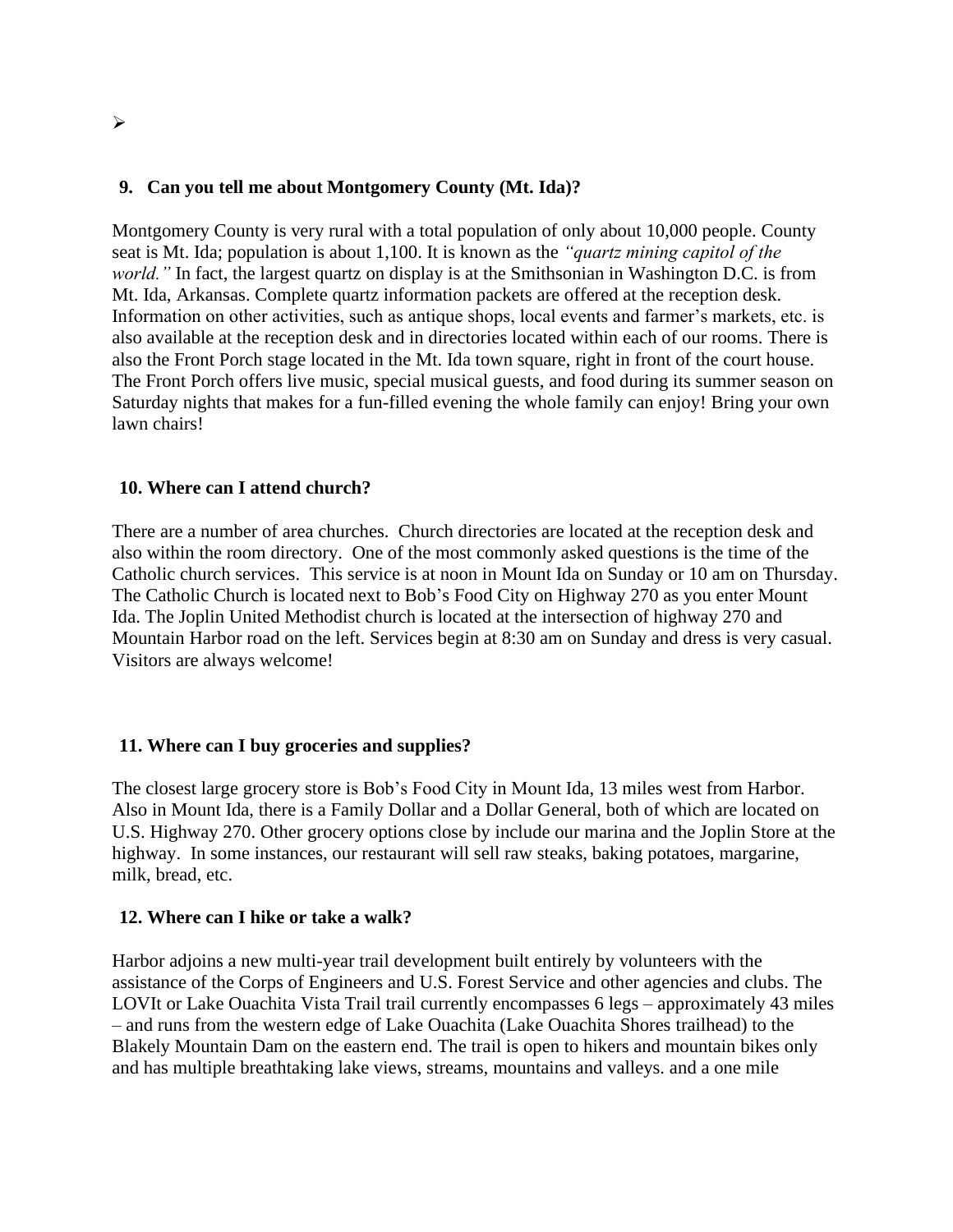handicapped with a workout area at the watchable wildlife loop near the Shangri-La trailhead. Trail maps are available at reception.

#### EPIC Trails in Montgomery County

Harbor is in the heart of EPIC trail country! Harbor is the perfect outpost for shredding the THREE EPIC trails of Montgomery County - The LOViT (Lake Ouachita Vista Trail); the Ouachita National Recreational Trail and the Womble Trail all have trail heads within a 30 - 45 minute drive of Harbor. The LOViT is actually accessed right here from our property, just a short, two and a half miles away from our Lodge. Trail head access both at the Joplin Church and across the street.

What does EPIC mean? This is a designation for mountain biking trails established by the International Mountain Biking Association (IMBA) which recognizes EPIC trails as a class of trails which celebrates true backcountry riding experiences that are technically and physically challenging, more than 80 percent single track and at least 20 miles in length. All of these Epics offer amazing opportunities to interact with the natural world. Of the only 40 or so EPIC trails in the world, three are located in our county and five are located in our state.

#### **13. What can I do in Hot Springs?**

Information packets on activities in and around Hot Springs are available at reception and on our brochure rack as well as maps. We also have phone numbers for movie theaters, restaurants and other facilities:

| Magic Springs and Crystal Falls                   | Mid-America Museum           |
|---------------------------------------------------|------------------------------|
| Belle of Hot Springs                              | <b>Cornerstone Mall</b>      |
| <b>Bathhouse Row</b>                              | Temperance Hill Mall         |
| Golfing facilities                                | <b>Central Bowling Alley</b> |
| and so many lakeside down and down town eateries! |                              |

#### **And many, many more!**

In addition, the Lodge staff can put together rainy-day options for guests!

#### **14. Where can I get a map or find directions?**

Arkansas State highway maps are available at reception. We can also run custom directions off the computer using MapQuest for guests. We also provide lake maps down at our Marina and at the Lodge!

#### **15. How do boats communicate with the resort on the lake?**

The lodge monitors the weather channel for weather information for guests. We also monitor Marine Band 16 for hailing and emergency traffic, as well as the Montgomery County Fire and Emergency channels. Cell phones can work from *most* places on the lake.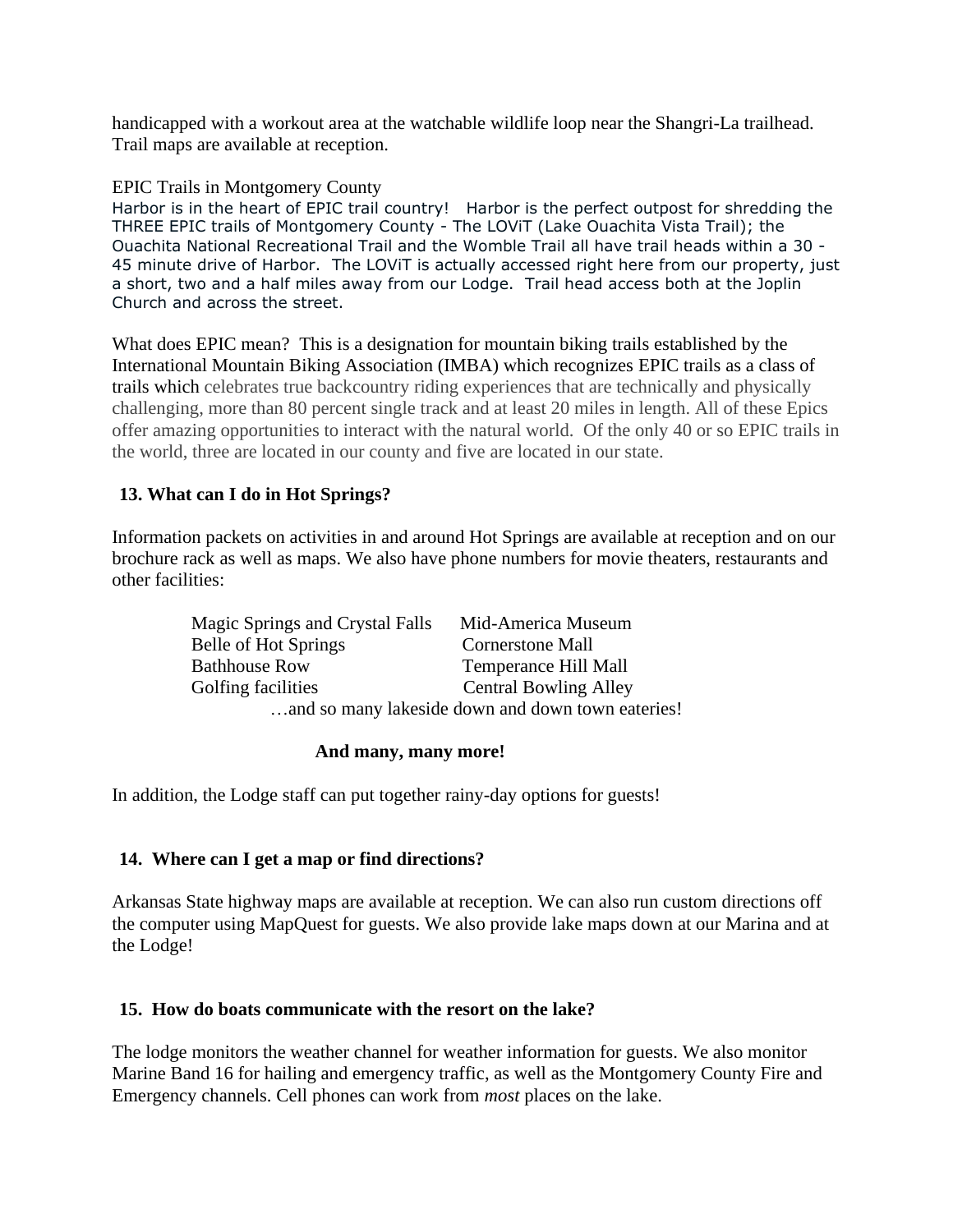## **Main Lodge Phone Number is 870-867-2191 For emergencies, dial 911!**

#### **16. Where is the nearest emergency room?**

The first thing you need to do if a guest asks you for directions to an emergency room is to determine if they assistance from our first responders or an ambulance (call 911 for either of these and notify your manager). The closest hospital is **CHI St. Vincent's Medical Center (501-622-1000)** about 28 miles or another E.R. is the **National Park Medical Center (501-321- 1000).** The lodge has a map, located on the back of the site map, to direct guests quickly. For non-emergency needs, the Convenient Care Clinics offer walk in assistance or call 501-520- 5486.

#### **17. What do I do if someone is hurt or there is an emergency?**

**DIAL 911!** Mountain Harbor Resort has several first responders on property at any given time that can be called *only in an emergency.* Contact the lodge in an emergency and they will page the first responders. Oxygen bottles and AED's are located in Bill's office, in R-1, and on the Fireboat and several other locations.

I know that there are First Responders on site. Can I just call for a First Responder if someone just has a minor injury? NO. First Responders can only be activated through the Sheriff's Office and are not allowed to respond or treat people and an ambulance is automatically dispatched.

## **18. What do I do if there is a fire?**

DIAL 911! The Joplin Volunteer Fire Department is located on property. First responder equipment includes fire fighting apparatus's and four fire/Search/Rescue boats.

KNOW WHERE YOUR FIRE EXTINGUISHERS ARE AND HOW TO USE THEM! There is an instructional diagram on the extinguisher. Report any discharged extinguishers and any event using them to your manager or FM.

#### **19. Do you provide babysitting services?**

We do not.

#### **20. Where can I have a drink or buy some beer?**

Montgomery County is a dry county. However, there are two nearby liquor stores located just 7 miles east of the resort on Highway 270 going toward Hot Springs at Crystal Springs. Outlaw Liquor and Lewis Liquor.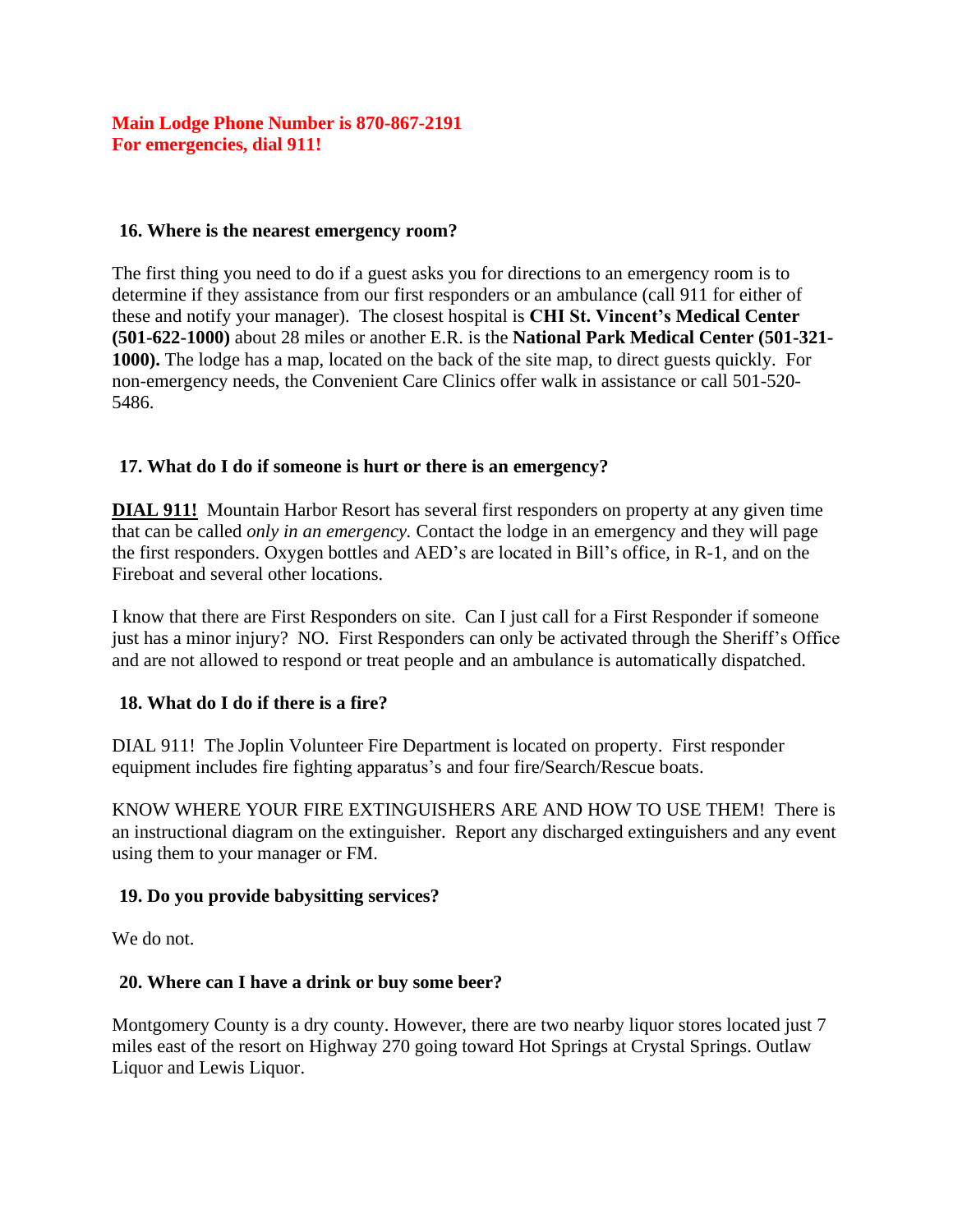#### **21. I don't have a boat and I am not a guest; I just want to go swimming in the lake. Where can I go?**

There is a beach in the Joplin campground. There is no day use fee. Mountain Harbor also offers Sunset Beach near the East Cove Park. This beach is free to our community! It's a pack in/pack out beach with parking available.

Other Joplin Campground facilities include showers and a pump out station for motor homes. A number of the campsites have electricity and water.

**22. Where can I recycle and what does MHR recycle?** Mountain Harbor recycles the following items:

Plastic bottles (containers located at each trash location at the Lodge and marina areas) glass(containers located at each trash location at the Lodge and marina areas) aluminum (containers located at each trash location at the Lodge and marina areas) cooking oil from the restaurant motor oil from FM, etc. Mountain Harbor recycles cardboard, paper, steel and other materials.

- **23. Where can I mine for crystals?** Montgomery County as the Crystal Mining Capital of the world has a wide range of mines, near and far from our resort.. Two of our favorites are Wegner's Crystal mines – they are a "green", eco friendly mine and leave no foot print, and they are the largest with a huge selection of crystals, rocks and minerals from all over the world and Avant Mine located by Bearce Airport.
- **24. I've heard you have a military museum on property. Can I visit it**? Yes, we have the Montgomery County Military Museum on site, full of inspirational military equipment and vehicles from all of the major wars since WWI. You can schedule a visit by calling Bill, Jason or the front desk staff and we can make arrangements for a tour. It was built to honor the mean and women of our armed forces and their families – never a charge!
- **25. Are there dangerous snakes or animals at Harbor?** Most wildlife experts will tell you that all wild animals are dangerous/not dangerous. The thing is that they are wild animals. So while we have a thriving population of deer, turkey, squirrels, foxes, raccoons – you name it- they are not general dangerous if left alone. You should never approach a wild animal or corner a wild animal or feed a wild animal. We have a thriving snake population as well. Most of the snakes you might encounter will be harmless with the exception of the rattlesnake species, the copperhead species and the water moccasin species. Because it may be hard for you to identify a dangerous snake vs a non-threatening variety, we encourage you to treat every snake with respect and just assume it is dangerous. Keep your distance from any snakes, watch where you step, use a flashlight when walking at night and be very careful in thick brush or downed timber. We are so proud of wilderness heritage but it comes with a responsibility to use caution and respect to all of the wild life around us.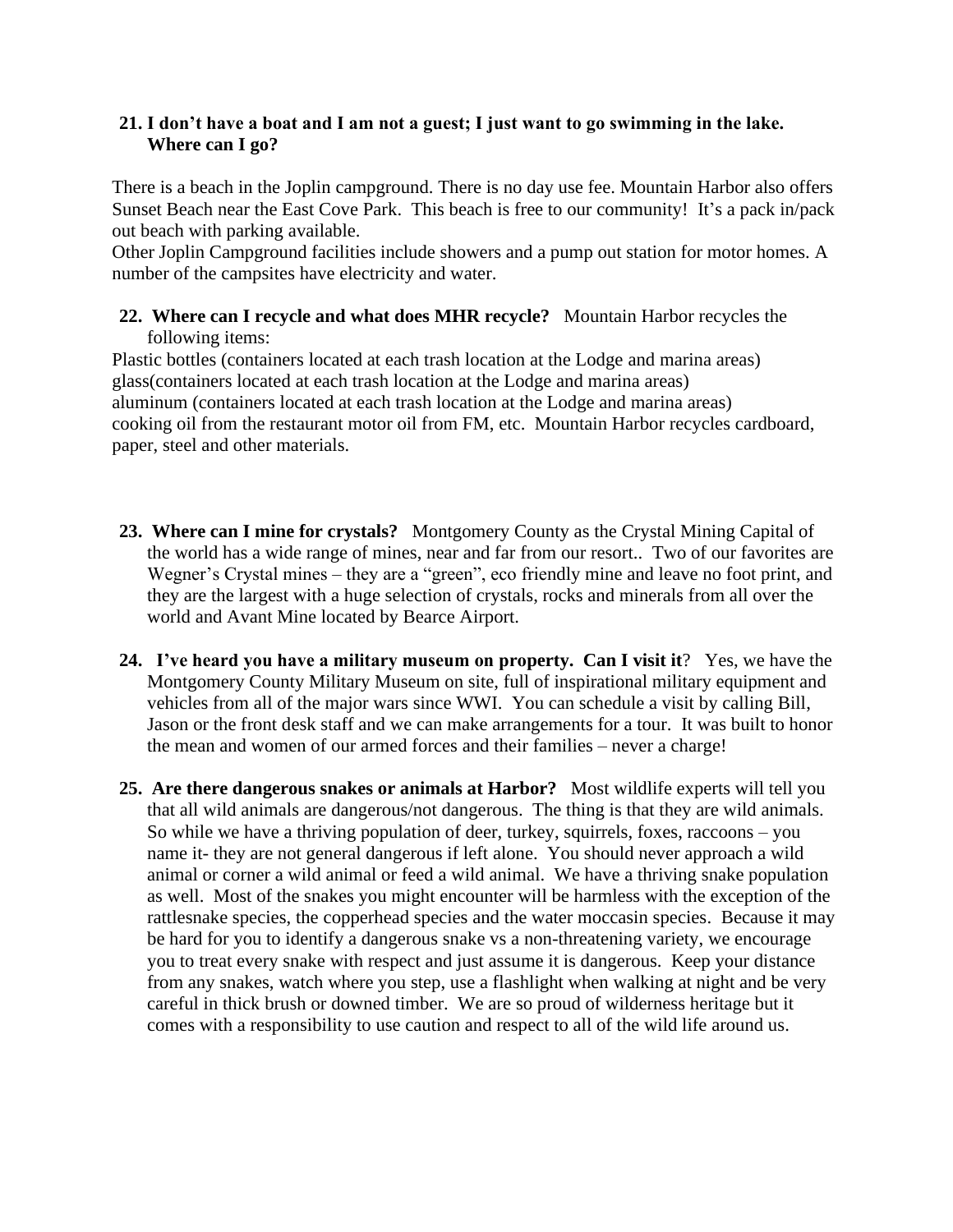- **26. Can I rent an ATV? Where can I ride my ATV?** ATV's and UTV's are for off road use only and while you will many people driving these on the Harbor roads, Harbor does not rent any of these, nor does anyone else around the resort. There is only one sanctioned AVT trail (map available at Reception). Ride responsibly, use turn signals and stop at stop signs!
- **27. Can I bring alcohol into the Restaurant**? This is what we must tell our customers "Actually, we **cannot** give you permission to bring alcohol into a public restaurant in a dry county. Should YOU decide to do so, then we are happy to provide wine glasses, openers, ice buckets, etc" It's important that our guests understand what the law is and make their own decision. We, as staff of Mountain Harbor, cannot grant them permission to break the law; only let them know that it is unlawful and we are happy to provide their necessary needs.

**Telling guests they can break the law could put us in a liability situation because the guest considers our staff a reliable and lawful source of info.**

- **28. Where can I buy a pizza? Get non-ethanol gas?** The Joplin Store offers a wide range of supplies, groceries and non-ethanol fuel. While they will not deliver pizza, you can pick up delicious pizza while you are there!
- **29.** Can I kayak or canoe on the lake? Yes, our marina offers kayaks, canoes and for a lot of fun – our SUP's (stand up paddle boards)! Our friendly staff will direct you to calmer areas where you can enjoy a great one on one with the lake! All can be used anywhere!
- **30.** I just caught a whole bunch of fish, but how can I cook them? It's easy! Our Lodge Restaurant will cook them for you, crispy and golden, and serve them up with all the fixin's!
- **31.** Where can I get WiFi? We probably don't even need to cover this! Our staff is very WiFi savvy; however, all of Harbor's public areas – pools, Lodge Restaurant, East Cove, East Cove Park, Marina, etc., have free internet with no password. If you have a problem with WIFI contact a manager.
- **32.** Where do I go if there is dangerous weather activity? Mountain Harbor has built four safe rooms for storms and tornados! The are located: At the main lodge behind guest services Across from S Dock parking lot Across from C17 in Harbor North Harbor Oaks You can find them on our interactive map!
- **33.** Where can I download Harbor's interactive map to help a guest on property who stops me and asks for directions? You can download our map using the QR code, provided at this meeting or find it anytime on our website under Property Map.